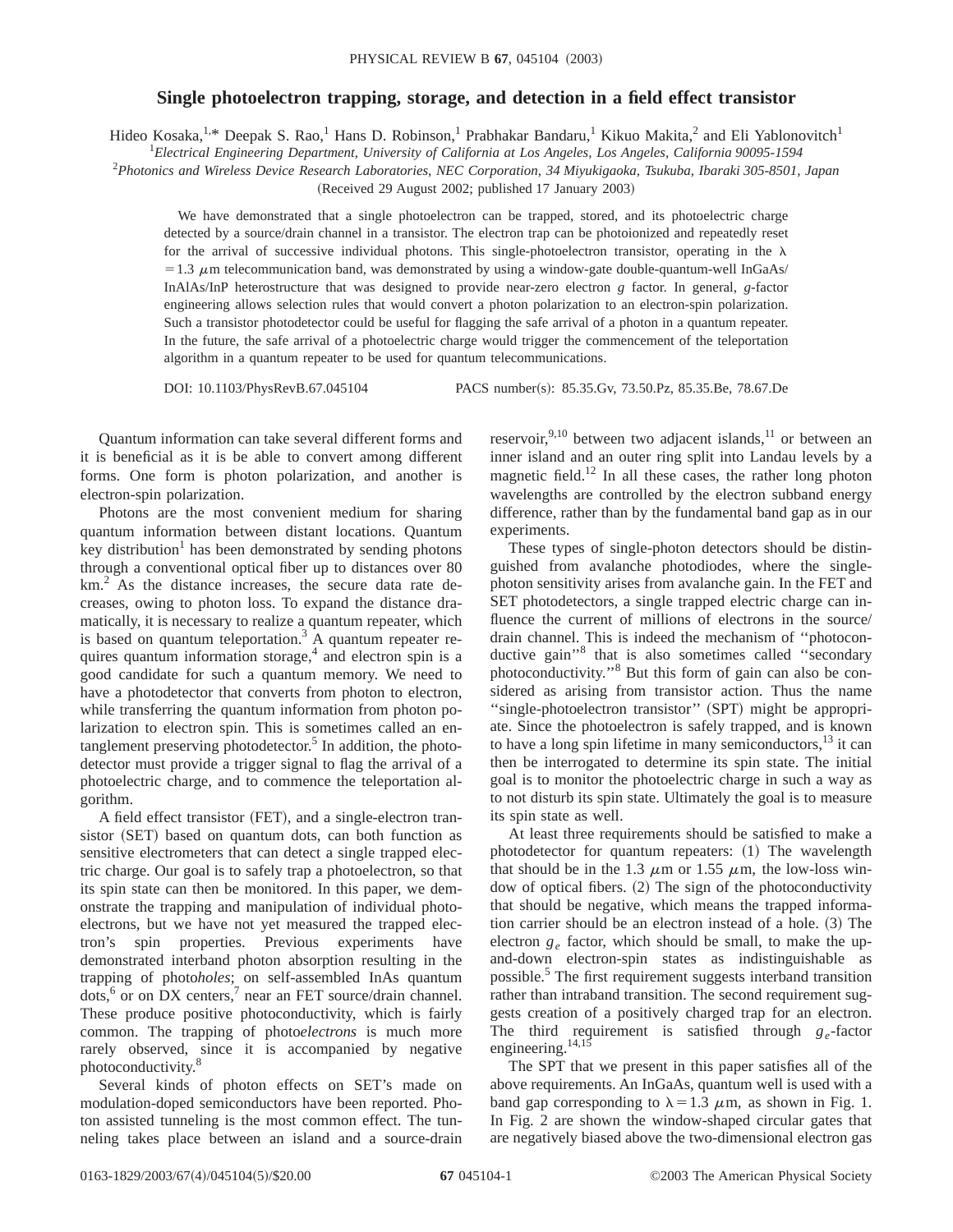

FIG. 1. The energy-band diagram of the single-photoelectron transistor (SPT) at zero bias simulated by using one-dimensional Poisson/Schrödinger equation. Photoinduced transitions between the heavy hole band and the conduction band are shown with an arrow. Photoionization of donors by  $\lambda = 1.77 \mu m$  light modulation dopes the channel. The tunneling time of trapped electrons in the top quantum well leaking to the bottom quantum well is estimated to be over 1 h by WKB simulation.

(2DEG), leaving behind a relatively positive central island. The InGaAs absorption layer, which has a  $g_e$  factor  $=$  -4.5 in the bulk, is sandwiched between InP cladding layers of *ge* factor  $=+1.2$ , to make the effective  $g_e$  factor in the absorption layer nearly zero. The measurements showed clear evidence for negative persistent photoconductivity steps. The abrupt drops in photoconductivity are strongly correlated with photon injection at the  $\lambda = 1.3 \mu$ m wavelength, leading to the conclusion that the SPT detects a single photon by sensing the charge of a safely trapped photoelectron in the absorption quantum well.

The photoabsorption layer is located above the source/ drain channel layer, and both are made of  $In<sub>0.53</sub>Ga<sub>0.47</sub>As$ , separated by a high electron barrier layer made of  $In<sub>0.52</sub>Al<sub>0.48</sub>As$  to prevent leakage. The source/drain channel layer is modulation doped and formed into a onedimensional electron gas (1DEG) channel whose conductance is sensitive to the charge state of the island in the absorption layer above it. All layers were grown by gas-source molecular-beam epitaxy on semi-insulating InP, and consisted of a nominally undoped InP buffer layer 100-nm thick; an  $i$ -In<sub>0.52</sub>Al<sub>0.48</sub>As buffer 1000-nm thick; a Si-doped ( $5 \times 10^{17}$ /cm<sup>3</sup>) *n*-In<sub>0.52</sub>Al<sub>0.48</sub>As doping layer 10-nm thick; an  $i$ -In<sub>0.52</sub>Al<sub>0.48</sub>As lower spacer layer 30-nm thick; an  $i$ -In<sub>0.53</sub>Ga<sub>0.47</sub>As channel layer 10-nm thick; an  $i$ -In<sub>0.52</sub>Al<sub>0.48</sub>As barrier layer 20-nm thick; an  $i$ -InP cladding layer 10-nm thick; an  $i$ -In<sub>0.53</sub>Ga<sub>0.47</sub>As absorption layer 4.5-nm thick; an *i*-InP cladding layer 10-nm thick; and an  $i$ -In<sub>0.52</sub>Al<sub>0.48</sub>As capping layer 60-nm thick. The modulationdoped double-quantum-well structure creates a 2DEG in the lower-quantum well that is shaped into a 1DEG channel by the two split gates. The gates surround a circular window,  $1 \mu$ m in diameter, that masks out unnecessary light exposure and fixes the potential at the edges surrounding the window. The Schottky gates, Al/Pt/Au, are fabricated using electron-



FIG. 2. (Color) A single-photoelectron transistor (SPT) with window-gate double-quantum-well modulation-doped heterostructure.  $(a)$  Top view of the window-gate part of the SPT. The center of the window gates is relatively positive to the surroundings when negative voltage is applied to the gates because of Fermi-level pinning. The blue regions indicate the two-dimensional electron gas  $(2DEG)$  in the channel layer. (b) Cross-section view of the layers in the SPT. The upper quantum well  $(QW)$  functions as an absorption layer and lower QW serves as a 2DEG channel layer, which is connected to source and drain. The curve on the absorption layer illustrates the electron potential when negative voltage is applied to the gates. (c) Scanning electron micrograph (SEM) picture of the SPT. (d) Close-up SEM picture of the window-gate part [circled part in (c)]. The window diameter is 1  $\mu$ m.

beam lithography and electron-gun evaporation. The source/ drain Ohmic contacts are made of AuGe/Ni/Au. Scanning electron microscope pictures of the whole device and the window gates are shown in Figs.  $2(c)$  and  $2(d)$ , respectively. The energy-band diagram at zero bias, simulated by one-dimensional Poisson/Schrödinger equation, is shown in Fig. 1.

The sample is illuminated by monochromatic light through a large-core glass fiber that is carefully shielded to block any photons from the outer jacket. The light is created by a tungsten lamp and then filtered by a monochromator, a long-pass filter passing wavelength  $\lambda > 1000$  nm, and a 30-dB neutral density filter. The optical power at the end of the fiber is measured by an InGaAs detector. The illumination area in the plane of the device is about 5 mm in diameter owing to light diffraction from the end of the fiber. Given the small device active area of  $7.9 \times 10^{-9}$  cm<sup>2</sup>, defined by the  $1-\mu$ m-diameter gate window, we estimate the actual light power in the active area to be  $2.8 \times 10^{-8}$  times smaller than the total power (assuming a Gaussian profile). The incident photon number is estimated by multiplying this scaling factor by the measured power divided by the photon energy.

By applying a negative voltage to the split window gates, the source/drain current through the channel layer is pinched off. Simultaneously, the applied negative voltage creates a two-dimensional potential minimum in the window at the absorption layer. This is because the surface Fermi level in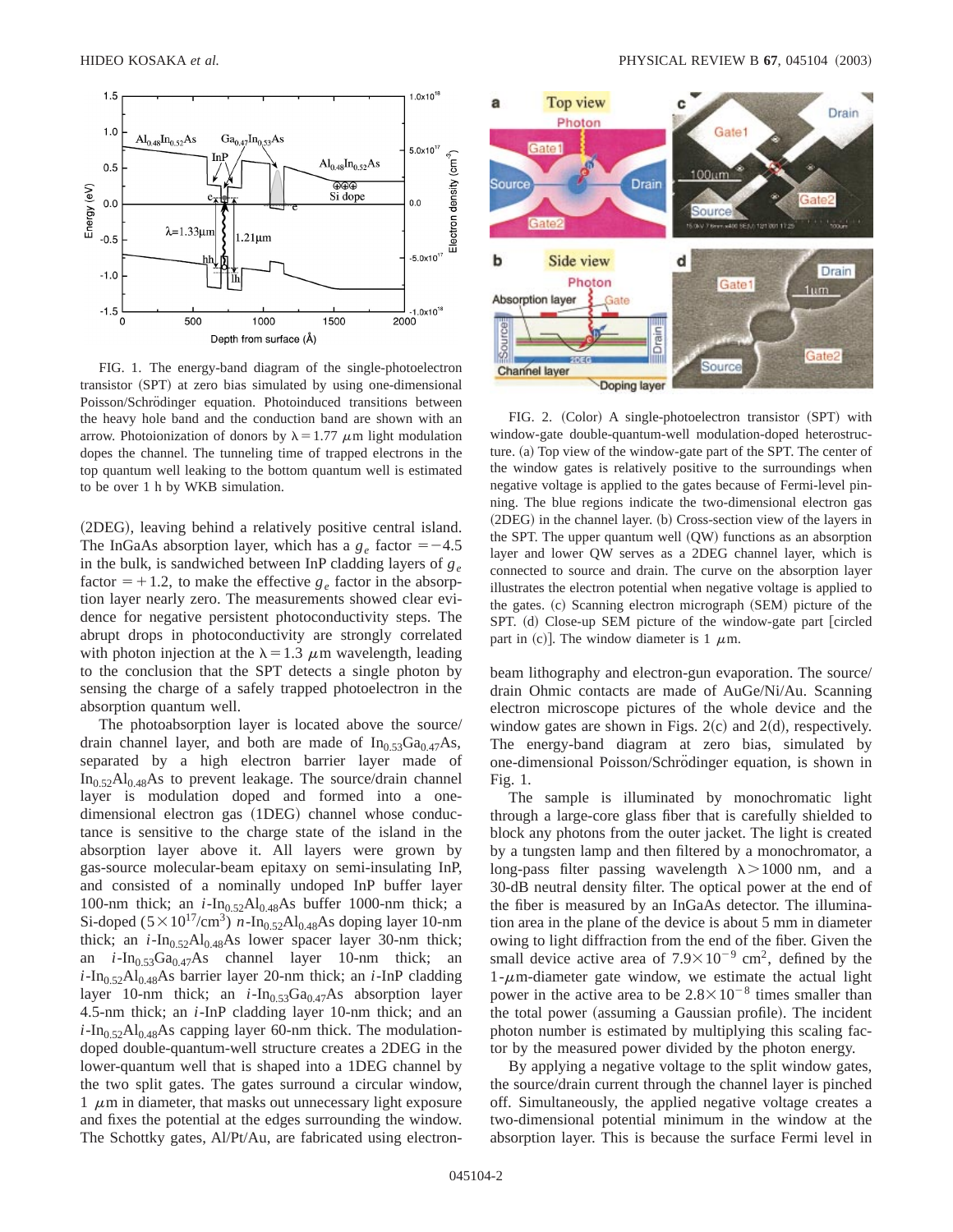

FIG. 3. (Color) Negative persistent photoconductivity of the SPT to  $\lambda = 1.3 \mu$ m light starting with finite conductance, and positive photoconductivity at  $\lambda = 1.7 \mu m$  light starting with zero conductance. The source-drain current drops in discrete steps when the SPT is exposed to  $\lambda = 1.3 \mu$ m. The inset shows the initial currentgate voltage characteristics  $(I_{sd}$ - $V_g$  curves) and bias points for the  $\lambda = 1.3 \mu$ m exposure and the  $\lambda = 1.7 \mu$ m exposure. The  $\lambda$  $=1.3 \mu$ m photons create photoelectrons in the quantum well, which are trapped and pinch off the 2DEG, step by step. In contrast,  $\lambda = 1.7 \mu$ m photoionizes the electrons and increases the 2DEG density. Photon number absorbed in the window area is 1 per second, on average.

the circular area is pinned by the extrinsic surface states.<sup>16</sup> The electric field in the electrostatic potential well can separate an electron-hole pair created by a photon. The electron is attracted to the potential minimum at the center, and the hole is attracted to the negative gates as schematically shown in Fig.  $2(b)$ .

The source/drain current is measured at a constant voltage drop  $(V_{sd})$  of 0.5 mV, at a temperature of 4.2 K. The interesting property of these photodetectors is that  $\lambda = 1.77 \mu$ m light produces positive photoconductivity effectively doping the channel, and  $\lambda = 1.3 \mu m$  light produces negative photoconductivity. We attribute the channel doping by  $\lambda$  $=1.77 \mu m$  light to be due to photoionization of donors in the *n*-InAlAs doping layer. As a normal practice, we initially prepare the photodetectors for use by means of a deep soak in  $\lambda = 1.77 \mu$ m light, to fully ionize the donors and to populate the source/drain channel. The pinch-off behavior in the source-drain conductance  $(I_{sd}$ - $V_g$  curve) is shown in the inset of Fig. 3. The left-most  $I - \tilde{V}$  curve in that inset corresponds to full modulation doping after a deep soak in  $\lambda$  $=1.77 \mu m$  light.

After the deep soak in  $\lambda = 1.77 \mu$ m light to produce full channel doping, the gate voltage is adjusted for a current around 0.6 nA. The device is then exposed to a photon flux at a wavelength of  $\lambda = 1.3 \mu m$  (red curve labeled 1.3  $\mu m$  in Fig. 3). The photon exposure at  $\lambda = 1.3 \mu$ m causes current to drop inexorably, step by step, except for occasional upward spikes. Thus as a result of trapped photoelectrons, the current is again pinched off, and the  $I_{sd}$ - $V_g$  curve was shifted toward



FIG. 4. Spectral dependence of the photoconductivity. The wavelength was swept from  $\lambda = 1.0 \mu$ m to  $\lambda = 1.8 \mu$ m while monitoring the source-drain current. From  $\lambda = 1.0 \mu$ m to  $\lambda = 1.3 \mu$ m, the current monotonically decreases, which is the range of negative photoconductivity. On the contrary, from  $\lambda = 1.3 \mu m$  to  $\lambda$  $=1.8 \mu$ m, the current monotonically increases with increasing wavelength, which is the range of positive photoconductivity. The crossover point,  $\lambda = 1.3 \mu$ m, corresponds to the band gap in InGaAs quantum wells.

positive gate voltages as shown in the right-most curve of the inset in Fig. 3. At this pinch-off condition, if the device was again exposed to  $\lambda = 1.77 \mu$ m, the channel current would be restored (blue curve labeled 1.7  $\mu$ m in Fig. 3). The incident photon rate in the active window area for both wavelengths is about 100 photons/s. Since the absorptivity in the absorption layer is about 1%, on average 1 photon/s is absorbed in the window area. Thus the quantum efficiency for producing negative steps is estimated to be 1%.

The current drop for  $\lambda = 1.3 \mu$ m means that the net negative charge is trapped near the source/drain channel. The occasional spikes we associate possibly with detrapping and retrapping of photoelectron, an effect that is seen also in Fig. 5. The difference in the magnitude of jumps in the current can be ascribed to the different positions where photoelectrons are trapped. Similar effects are seen for photohole<sup>6,7</sup> trapping. The exposure to  $\lambda = 1.77 \mu$ m photons can energetically cause only photoionization, because the photon energy is smaller than any of the band gaps.

Detailed examination of the spectral dependence is not straightforward, since the channel conductance depends on the starting bias and the full prior history of spectral exposure. In Fig. 4, we start with an unpinched channel, and sweep wavelength starting from  $\lambda = 1 \mu m$  up to  $\lambda$  $=1.8 \mu$ m over an 80 s time period. First, the current monotonically decreases with increasing wavelength, corresponding to trapped electrons, with no further decrease at around  $\lambda = 1.3$   $\mu$ m, the band gap of the InGaAs quantum wells. Negative trapped charge at wavelengths shorter than  $\lambda$  $=1.3 \mu$ m is caused by photon absorption in the absorption layer or the channel layer. The photoelectrons in the conducting channel are mobile, and thus cannot contribute to trapped charge. Thus the negative steps must originate from photoelectrons produced in the absorption layer.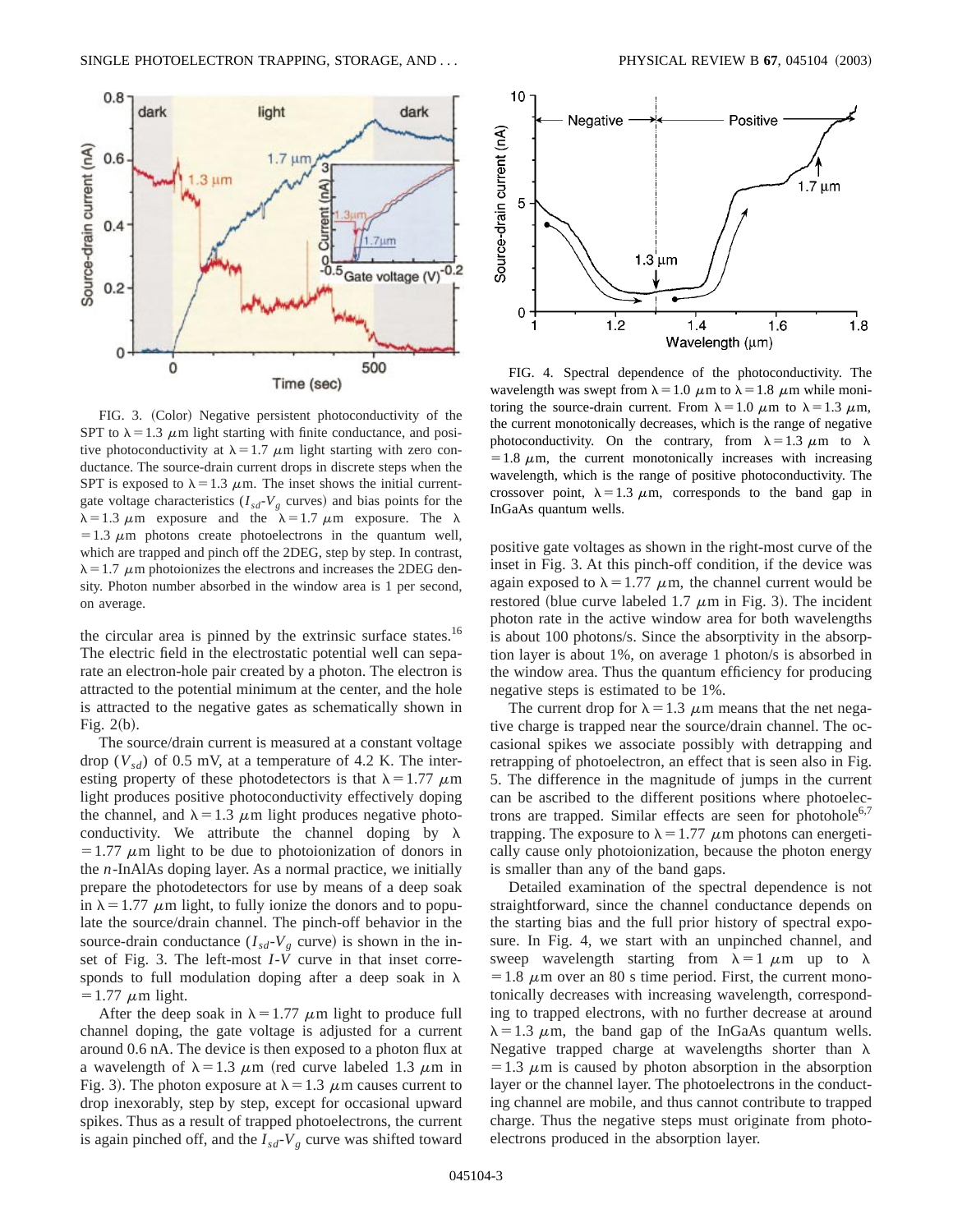

FIG. 5. Bitwise current state switching near the crossover from positive to negative photoconductivity. The photon source is gated to synchronize the current steps with the photons. The shutter was repeatedly opened for  $\sim$  10 s every 50 s. The negative and positive photoconductivity events (electron trapping and photoneutralization) were balanced by incomplete soaking at  $\lambda = 1.77 \mu$ m. The current alternates between a higher state and a lower state, the switching induced by optical pulses. In the dark, the state was stable for more than 1 h. The photon number absorbed within the window area is 30 photons in 10 s, on average.

By having an incomplete initial soak in  $\lambda = 1.77 \mu m$  radiation, we can control the pinch-off voltage in between  $-0.5$  V and  $+0.1$  V. Now, when the pinch-off voltage is set nearly to zero, the  $\lambda = 1.3 \mu$ m photocurrent still shows steps, but they are equally likely to be either positive or negative. The incomplete photoionization of donors in the initial state allows a balance between electron trapping and photoionization. To make this phenomenon clear, we periodically opened the optical shutter for 10 s in every 50 s, maintaining the SPT in a balanced condition biased at  $\sim$  0 V. The resulting current pulses are shown in Fig. 5. The optical shutter is open during the time slots labeled a, b, c, etc., and closed during the intervening periods. Successive optical pulses usually produced either electron trapping or photoionization, alternating, depending on the previous state. Sometimes multiple optical pulses were required before the state would alternate. Within the 10-s optical pulse, there might be a transient thermal response, especially in time slot *g*; but that returned to either of the two alternating states after the optical pulse. The photon number absorbed in the window area is  $\sim$ 30 on average within the 10-s pulse. The estimated quantum efficiency is consistent with that in Fig. 3.

The switching behavior in Fig. 5 is due to photoelectron  $trapping/detrapping located either in (a) the shallow circular$ potential well between the window gates in the absorption layer, or  $(b)$  at donor sites. In case  $(b)$ , the donors that could contribute to trapping/detrapping are the residual donors in the absorption layer rather than those in the modulationdoped layer. The modulation-doped donors, which are located far below the channel, would only produce a smooth increase in conductivity by photoionization as was seen in Fig. 3 for  $\lambda = 1.77 \mu m$  light. In either case (a) or (b), there are two possible mechanisms for the positive steps in Fig. 5; photoionization of the trapped electron, or annihilation of the trapped electron by injected holes. The photoionization mechanism would require a specific photoionization cross section to be consistent with the rough equality between trapping and detrapping rates. On the other hand, annihilation by photoholes would require a hole trapping rate that is roughly coincident with the electron trapping rate. Such an adjustment may have been made by the adjustment of potential wells through the pinch-off voltage requirement of Fig. 5.

In conclusion, we have trapped, safely stored, and detected single photoelectrons in a window-gate doublequantum-well transistor structure. This single-photoelectron transistor detector satisfies three key requirements for a quantum repeater photodetector. It has an optical wavelength suitable for optical fibers, it safely traps and detects a single photoelectron, and the  $g_e$  factors can be designed to satisfy the requirements for an entanglement preserving photodetector. The wavelength could be shifted to  $\lambda = 1.55 \mu$ m, which is more preferable, by using strain engineered substrates.<sup>15</sup> We believe that the quantum efficiency can be brought close to unity by optical cavity enhancement. We have yet to prove the entanglement transfer from photons to electrons, but we believe such a demonstration will be a breakthrough for realizing long-distance quantum key distribution or longdistance teleportation.

The project was sponsored by the Defense Advanced Research Projects Agency & Army Research Grants Nos. MDA972-99-1-0017 and DAAD19-00-1-0172. The content of the information does not necessarily reflect the position or the policy of the government, and no official endorsement should be inferred.

- \*On leave from Fundamental Research Laboratories, NEC Corporation.
- <sup>1</sup> C.H. Bennett, F. Bessette, G. Brassard, L. Salvail, and J. Smolin, J. Cryptology 5, 3 (1992).
- 2P.A. Hiskett, G. Bonfrate, G.S. Buller, and P.D. Townsend, J. Mod. Opt. 48, 1957 (2001).
- <sup>3</sup>C.H. Bennett, G. Brassard, C. Crepeau, R. Jozsa, A. Peres, and W.K. Wootters, Phys. Rev. Lett. **70**, 1895 (1993).
- 4S.J. van Enk, J.I. Cirac, and P. Zoller, Phys. Rev. Lett. **78**, 4293  $(1997).$
- <sup>5</sup>R. Vrijen and E. Yablonovitch, Physica E (Amsterdam) 10, 569

 $(2001).$ 

- <sup>6</sup> A.J. Shields *et al.*, Appl. Phys. Lett. **76**, 3673 (2000).
- <sup>7</sup>H. Kosaka *et al.*, Phys. Rev. B **65**, 201307(R) (2002).
- 8A. Rose, *Concepts in Photoconductivity and Allied Problems* (Krieger, Huntington, NY, 1978).
- 9R.H. Blick, V. Gudmundsson, R.J. Haug, K. von Klitzing, and K. Eberl, Phys. Rev. B **57**, R12 685 (1998).
- 10R.H. Blick, R.J. Haug, D.W. van der Weide, K. von Klitzing, and K. Ebert, Appl. Phys. Lett. **67**, 3924 (1995).
- $11$ N.C. van der Vaart *et al.*, Phys. Rev. B 55, 9746 (1997).
- 12S. Komiyama, O. Astafiev, V. Antonov, T. Kutsuwa, and H. Hirai,